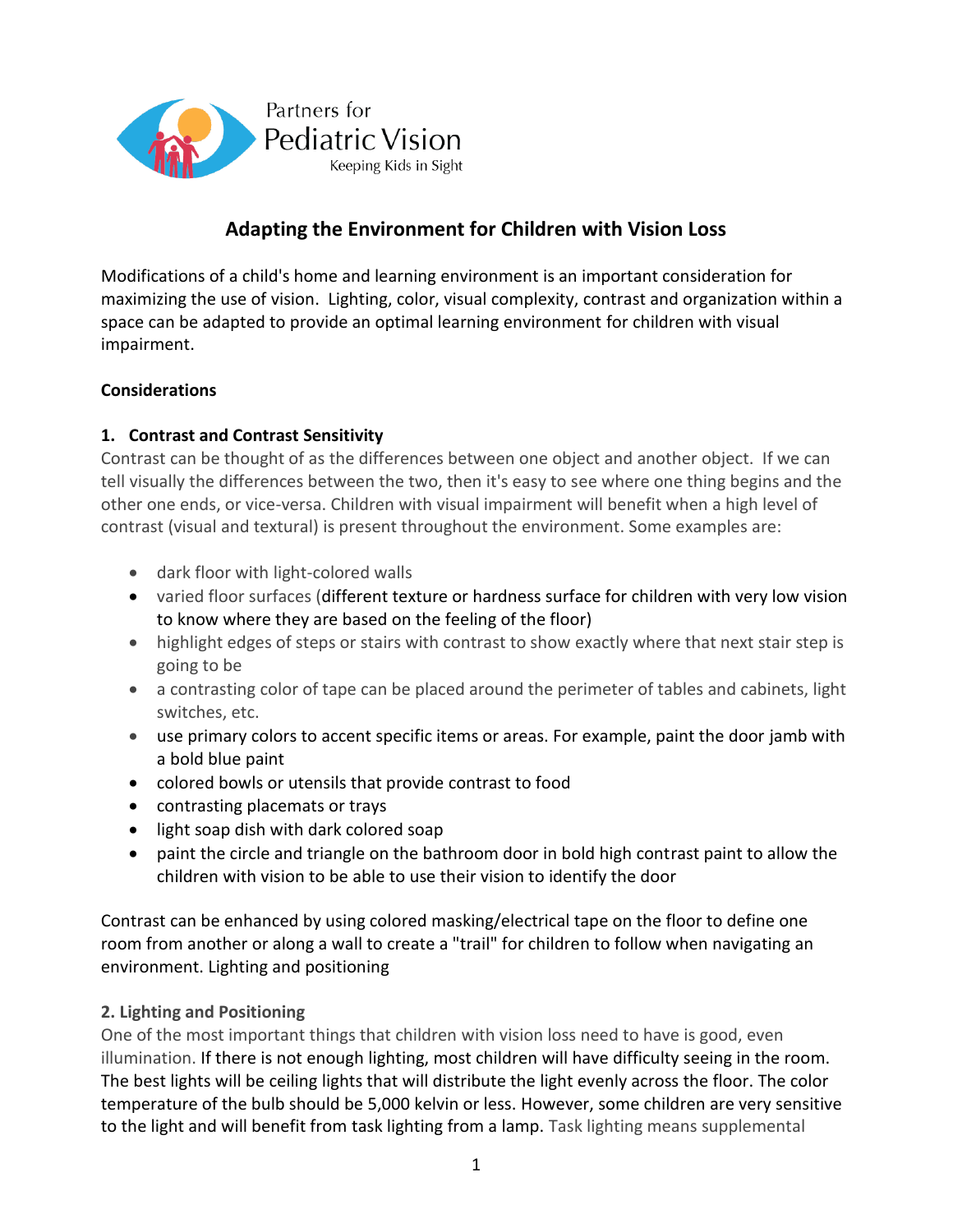lighting that can be directed on a particular task that a child may be performing. The Berryessa desk lamps are the best as these lamps have a dimmer and a magnifier. Some children need more lighting and some children need less. By having task lighting, it always gives the option to control the amount of light.

## **3. Glare**

The downside to illumination, or additional lighting, is glare. Imagine if you were sitting in a room facing a window and the light is coming through and it's shining directly on your eyes. You may still be able to perform the task, but it tires you out to have to work that hard.

Windows should be covered with window coverings to reduce glare for children with visual impairment. In cases where you have chairs and desks, position the chairs and desks such that the children's backs are towards the window - not facing the windows. The colors of the walls should be a non-glare surface with off-white or other light colors. If the floors are shiny, consider using a floor rug. If other surfaces are shiny, use a tablecloth or a placemat.

# **4. Reduce Visual and Physical Clutter**

Cortical or Cerebral Visual Impairment is the number one cause of pediatric vision loss in all developed countries and these children have trouble modulating a large amount of sensory information at once. Reducing visual clutter will help a child know where to direct their visual attention or where to look. If they become over stimulated, they may turn off their vision or become inattentive. Suggestions include:

- narrow down the toys or materials to a few
- use the contrast of a placemat or solid contrasting background to increase visual attention
- use a curtain or sheet to minimize areas of the room that are visually complex
- wear a solid color shirt or apron or drape a solid blanket over your clothes when working with a child with CVI so you are not part of the distraction

Physical clutter can be reduced by avoiding excessive furniture or equipment. If possible, have areas well-defined by creating high contrast borders or distinctly colored or textured floor surfaces to indicate different areas. Also:

- provide clear traffic paths for children practicing mobility skills
- containers or cubbies should be (a child's) shoulder height

# 5. **Visual Cues for Orientation**

For children with vision loss, the more they can rely on objects being in the same place every time they enter a room or every time they start a task, the easier it is to learn. Knowing where to look for visual information makes tasks easier for children and when they can anticipate finding objects in a specific location it is reassuring. Some ways to provide visual cues:

- consider color coding a child can learn that they're in a particular place because of the color of the walls or the color of the floor.
- use wood or other material cut out in the shape of a circle and triangle to be the tactile sign to allow the child with visual impairment to find the bathroom independently